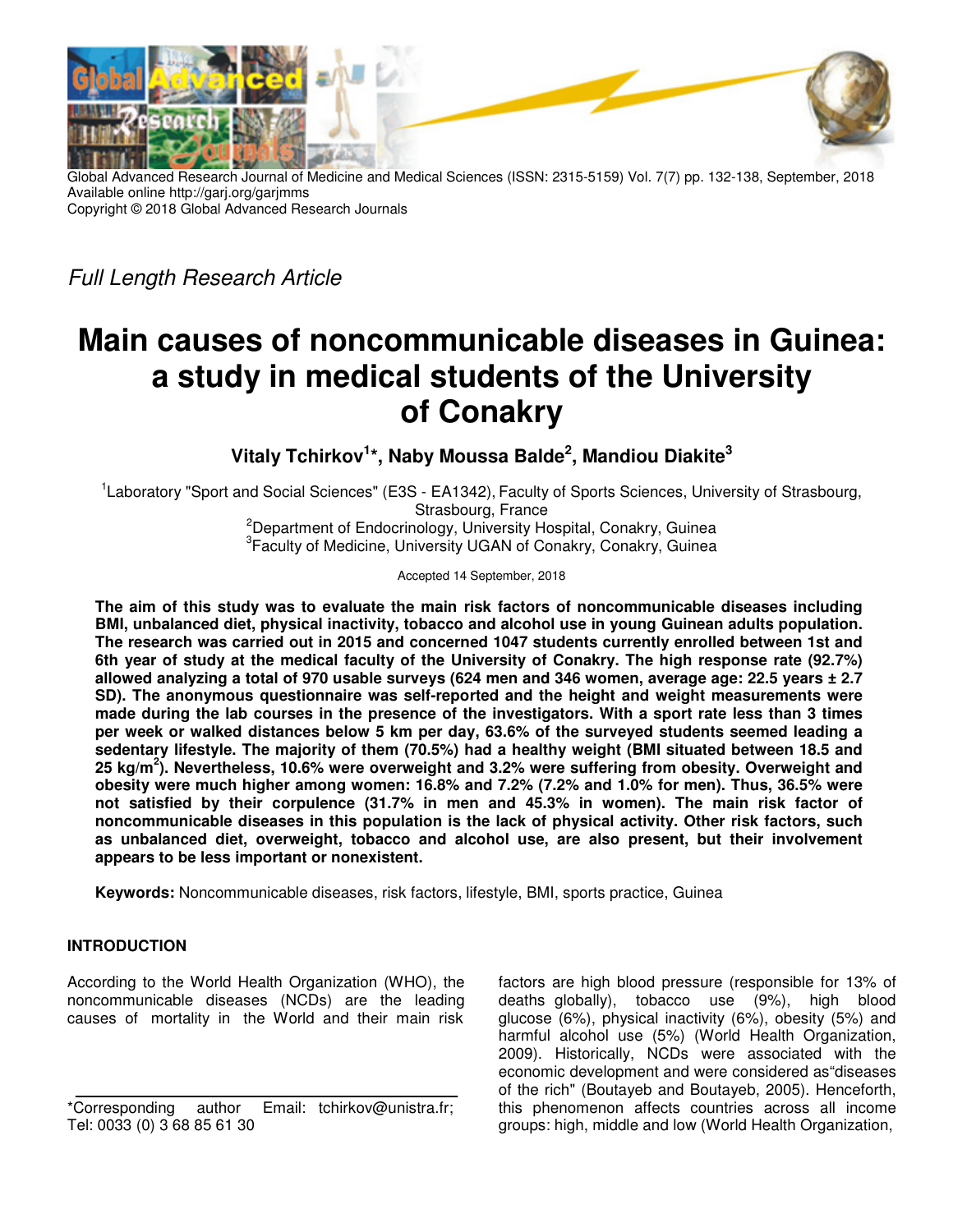2018). However, their burden in low- and middle-income countries has increased with an estimated 80% of the four main types of NCDs: cardiovascular diseases, diabetes, cancers, and chronic pulmonary diseases, respectively. Most of the time, these chronic diseases affect people at economically and socially productive age (World Health Organization, 2005; World Health Organization, 2008). Thus, 53.8% of all deaths in lowand middle-income countries are attributed to noncommunicable diseases and only 36.4% to communicable diseases (Lopez et al., 2006).

Nowadays, NCDs constitute a significant concern in West Africa (Baingana and Bos, 2006; Zabsonré et al., 2000). The explanation for this rise is mostly an extrapolation from the history of high-income countries whose experience differed from the development processes affecting today's low- and middle-income countries (Miranda et al., 2008). Indeed, in the highincome countries the rise of NCDs was followed by the lowering of communicable diseases (CDs). Thereby, in these countries take place a real epidemiological transition from CDs to NCDs, as opposed to low- and middle-income countries in which "diseases of the rich" converge to "diseases of poverty", such as tuberculosis, HIV/AIDS and other infectious and parasitic diseases (Remais et al., 2013). The common realities of today's low- and middle-income countries are marked by increased urbanization with high level of urban poverty. Consequently, the low- and middle-income countries are now facing the increasing of noncommunicable diseases, as well as communicable diseases (Yusuf et al., 2001; Reddy, 2004; Perel et al., 2006). In addition, when poverty, malnutrition, unsanitary conditions and infections are still prevalent, the context contributes to long-term risk of rising of the NCDs. This situation has the potential to overstretch already strained health systems (Mandy and Nyirenda, 2018).

Nevertheless, the NCDs are considered as "lifestyle" diseases, because the majority of them are preventable (Cadwell, 2012). The major lifestyle risks are unhealthy diets, physical inactivity, overweight, tobacco use and harmful use of alcohol (World Health Organization, 2014). Lifestyle changes have been shown to significantly reduce morbidity and mortality rates for most of the chronic diseases. It seems to be a "low-cost" solution to reduce the modifiable risk factors (World Health Organization, 2017). Indeed, in recent decades, NCDs tend to "rejuvenate" not only in Western countries but also in developing countries. The prevalence of lifestyle diseases is increasing also among students (Nagheer et al., 2017; Macedo et al., 2014). It is well known that youth is the most important period in order to promote healthy lifestyle. Although most of young people understand the importance of healthy lifestyle, but many of them are not

ready to change their behaviour (McAndrews et al., 2011). In this regard, a study in medical students is of particular interest: most of them are going to become medical doctors promoting healthy lifestyle among their patients. That is why in our present investigation, we studied the lifestyle's risks of NCDs especially in this population.

Situated in West Africa, Guinea is exposed to all above-listed unfavourable medical factors. With a population of 12.6 million (according to World Bank estimates in 2016), Guinea takes the  $180<sup>th</sup>$  place on the list of GDP per capita among 190 countries (List of Countries by Projected GDP per capital, 2017). Poverty affected about 55% of Guinea's population in 2012 and this percentage increased because of the Ebola crisis in 2014 and 2015 (Guinea Overview - World Bank Group). Hunger also poses a serious threat, with 17.5 % of the population experiencing food insecurity (Causes of Poverty in Guinea. The Borgen Project (2017)). Always faced with HIV/AIDS, malaria, tuberculosis and cholera, Guinea is now facing new medical threats related to changes in lifestyle such as physical inactivity and unbalanced diet. In Guinea, the investigations on the risk factors of NCDs are incomplete and probably underestimate the extent of the phenomenon. For example, a first survey on the prevalence of diabetes and its risk factors seem to confirm the extent of the problem and the disparities between urban and rural areas. The second survey was done through WHO STEPS protocol in 2009 in Lower Guinea including Conakry (Baldé et al., 2007). This study revealed high prevalence of some risk factors of NCDs such as smoking tobacco, unbalanced diet, overweight and low physical activity.

In our present investigation, we studied the young urban Guinean population. Based on the above, we believe that the lifestyle of young adults living in the capital is evolving, so that this category may develop NCDs over time. The aim of this study was, therefore, to evaluate the main risk factors of NCDs including, BMI, unbalanced diet, physical inactivity, tobacco and alcohol use in young adults, represented by medical students at the University of Conakry.

## **METHODS**

The study was carried out in June 2015 and concerned 1047 students currently enrolled between 1st and 6th year of study at the medical faculty of the University of Conakry. The high response rate (92.65%) allowed analyzing a total of 970 usable surveys (624 men and 346 women). The average age of the participants was 22.5 years  $(\pm 2.7SD)$  and its minimum and maximum values were situated between 17 and 37 years (Table 1).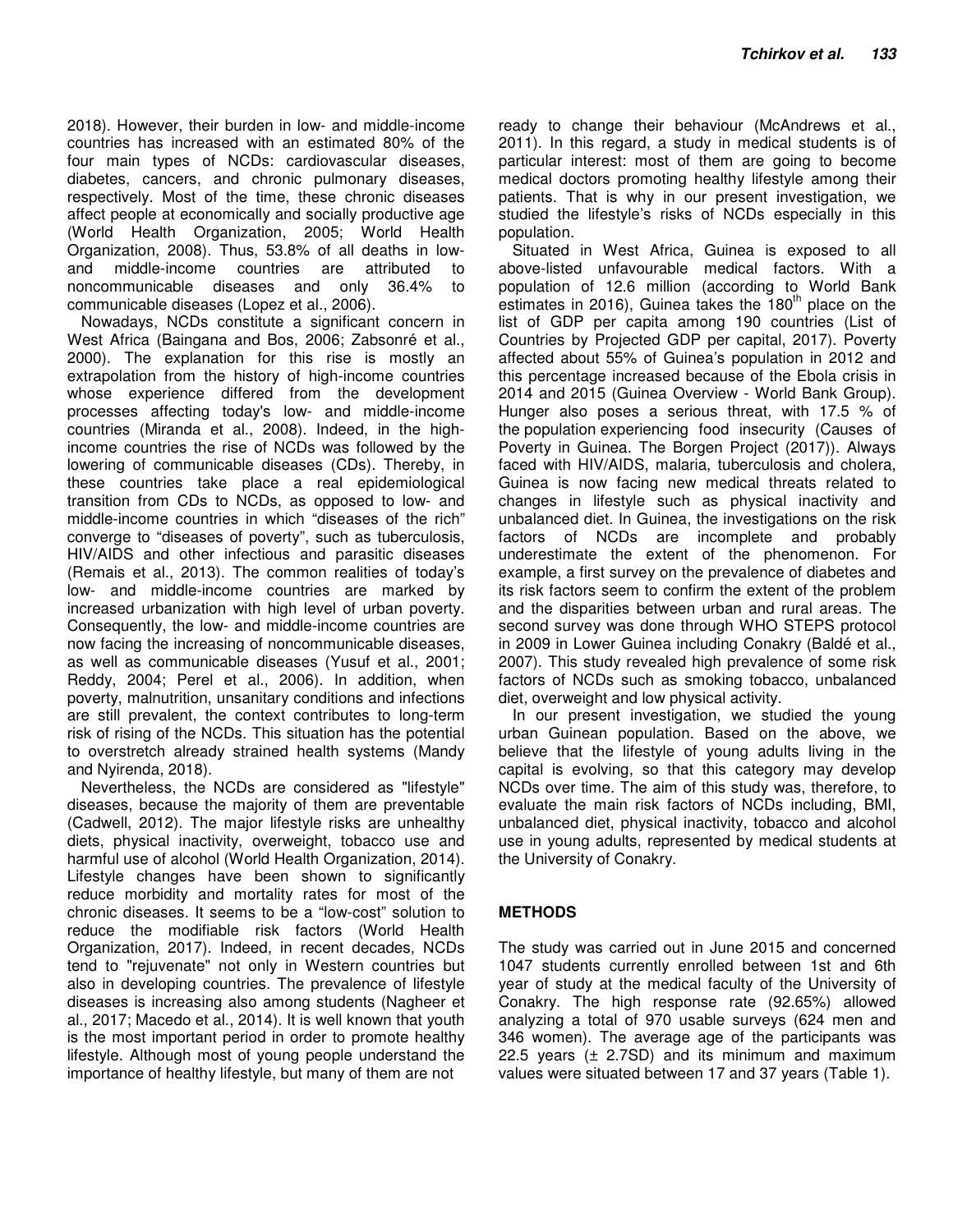| Age          | $17 - 20$ | $21 - 22$ | $23 - 24$ | $25 - 26$ | $27 - 28$ | 29 and more | Total  |
|--------------|-----------|-----------|-----------|-----------|-----------|-------------|--------|
| Men          | 111       | 167       | 156       | 117       | 48        | 25          | 624    |
|              | 17,8%     | 26,8%     | 25,0%     | 18,8%     | 7,7%      | 4.0%        | 100,0% |
|              | 44.0%     | 62,8%     | 69.6%     | 79,1%     | 87,3%     | 100,0%      | 64,3%  |
| Women        | 141       | 99        | 68        | 31        | 7         | 0           | 346    |
|              | 40.8%     | 28,6%     | 19,7%     | 9.0%      | 2.0%      | $0.0\%$     | 100,0% |
|              | 56,0%     | 37,2%     | 30,4%     | 20,9%     | 12,7%     | 0.0%        | 35,7%  |
| <b>Total</b> | 252       | 266       | 224       | 148       | 55        | 25          | 970    |
|              | 26,0%     | 27,4%     | 23,1%     | 15,3%     | 5.7%      | 2.6%        | 100,0% |
|              | 100.0%    | 100,0%    | 100,0%    | 100,0%    | 100,0%    | 100,0%      | 100,0% |

**Table 1.** Survey sample according to the age and the sex

The questionnaire contained 22 open-ended and closed-ended questions grouped into eight (8) items such as **general data** (sex, age, place of birth and nationality), **self-reported medical problems** (chronic diseases, malformations and medical treatments), **addictions** (tobacco and alcohol consumption), **diabetes family history** (type 2 diabetes reported in family and parents), **living conditions** (housing, income and family situation), **diet** (based on the week-food intake), **physical activity**  (walking distance and sporting activities), and **physical self-concept** (perception of its corpulence). The questionnaire allowed us to explore a great number of information, such as demographic, socioeconomic, anthropometric and medical data. Thus, we used only the most important and useful for our study, particularly in relation to noncommunicable diseases risk factors. The questionnaire was anonymous and self-reported by the participants. The height and weight measurements were made during the physiology lab courses in the presence of the investigators.

Considering the characteristics of the sample (young and active population) the Body Mass Index was categorized into four standard intervals: underweight (below 18.5  $kg/m^2$ ), normal weight (between 18.5 and less than 25  $\text{kg/m}^2$ ), overweight (between 25 and less than 30 kg/m<sup>2</sup>) and obesity (over 30 kg/m<sup>2</sup>). The daily walking perimeter was estimated individually using the detailed map of Conakry or taking into account the average walking time. All statistical analyzes were carried out with the SPAD 5.5 software. From an ethical stand point, we got the approval for Scientific Committee of University of Conakry and consent has been obtained from each subject after full explanation of the purpose and nature of all procedures used.

### **RESULTS**

The collected data showed that 79.6% of surveyed students had Guinean nationality and came from the capital Conakry (22%) or from one of the four geographical regions: Forest Guinea (18.7%), Lower Guinea (14.5%), Middle Guinea (13.1%) and Upper

Guinea (11.3%). A fifth of the students (20.4%) was foreign and came mainly from the neighboring countries such as Mali (8.9%), Ivory Coast (6.1%), Cameroon (3.4%) and Mauritania (1.6%). The majority (65.7%) lived with parents or relatives, 28.4% lived alone and 5.9% lived in couples. More than 99% lived through family support and partly through the scholarship. Less than 1% had its own income. Among the parental professions, the employees represented 30.5%, 27.5% were executives and 27.2% were entrepreneurs (traders, artisans and others). Thus, 85% of respondents came from relatively wealthy families. Farmers and workers constituted, respectively, only 10.8% and 2.3%, respectively.

The majority (80%) of the surveyed students did not show any obvious diseases or disabilities. One fifth (20%) reported health problems, among them more than half (51.1%) declared occasional gastrointestinal disorders (diarrhea or constipation), 21.2% respiratory disorders (asthma), 17.1% motor disorders (post-poliomyelitis syndrome essentially), 8.3% of visual disturbances (mainly myopia) and 2.3% cardiovascular disorders (undetermined). Apart from some acute diseases, the main treatments used by the participants were antiinflammatory drugs or pain killers (Ventolin for asthma). Among respondents, no cases of diabetes have been reported. Nevertheless, 22.2% revealed cases of diabetes in their families including 10.1% among firstdegree relatives (parents, brothers and sisters). Health risks related to tobacco and alcohol addictions were very low in men and in existent in woman. Only 4.1% of men declared using tobacco and 7.8% of them declared using alcohol occasionally (once per week and less) but never in a harmful way (according to public health in France, not more than two standard drinks per day and not more than ten drinks per week).

The continuous variables analysis has shed light on some anthropometric parameters in this population. Thus, the average height in men was 173.05cm  $(± 3.6$ SD) and 162.40cm (± 2.4 SD) in women. The average mass in men was  $62.97kg$  ( $\pm$  5.1 SD) and 59.68 ( $\pm$  4.8 SD) in women. However, the majority of them (70.5%) had a healthy weight (BMI situated between 18.5 and 25 kg/m<sup>2</sup>). Underweight concerned 15.6% of respondents.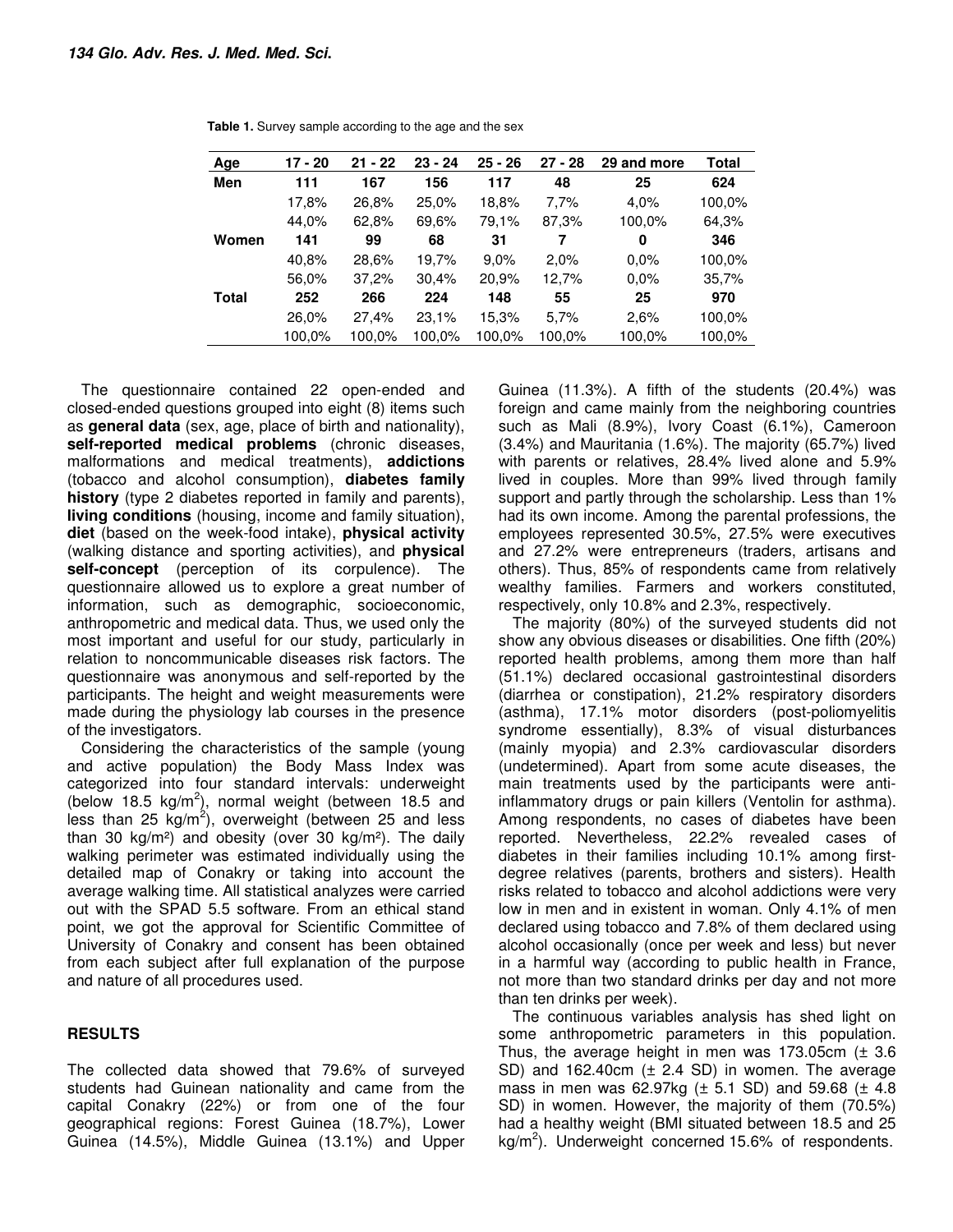Their proportion was almost identical between men and women (15.4% and 16.2%). No case of extreme thinness had been reported. Otherwise, 10.6% were overweight and 3.2% were suffering from obesity. Overweight and obesity were more common among women: 16.8% and 7.2% (7.2% and 1.0% for men, respectively). Cases of morbid obesity (BMI > 40) were not observed (Table 2 ).

**Table 2.** BMI by sex

| BMI          | <b>Under</b> | <b>Normal</b> | Over   | <b>Obesity</b> | <b>Total</b> |
|--------------|--------------|---------------|--------|----------------|--------------|
| <b>Sex</b>   | weight       | weight        | weight |                |              |
| Men          | 96           | 477           | 45     | 6              | 624          |
|              | 15,4%        | 76,4%         | 7,2%   | 1,0%           | 100,0%       |
|              | 65,4%        | 69,7%         | 43,7%  | 19,4%          | 64,3%        |
| Women        | 56           | 207           | 58     | 25             | 346          |
|              | 16,2%        | 59,8%         | 16,8%  | 7,2%           | 100,0%       |
|              | 34,6%        | 30,3%         | 56,3%  | 80.6%          | 35,7%        |
| <b>Total</b> | 152          | 684           | 103    | 31             | 970          |
|              | 15.6%        | 70,5%         | 10.6%  | 3,2%           | 100,0%       |
|              | 100,0%       | 100.0%        | 100,0% | 100.0%         | 100,0%       |

Before our study, the majority of respondents (69.1%) did not know their height, weight and BMI. Thus, some of them had a wrong perception of their corpulence (from a medical point of view). Indeed, 29.1% of respondents with normal BMI considered themselves, underweight. From 31.8% of students who declared feeling themselves underweight, only a third (32.7%) really was (Table 3).

**Table 3.** BMI and self-perception of the body weight

| <b>BMI</b><br>Self perception | <b>Under</b><br>weight | <b>Normal</b><br>weight | Over<br>weight | <b>Obesity</b> | <b>Total</b> |
|-------------------------------|------------------------|-------------------------|----------------|----------------|--------------|
| under weight                  | 101                    | 199                     | 6              | 3              | 309          |
|                               | 32,7%                  | 65,2%                   | 1,7%           | 0.3%           | 100,0%       |
|                               | 66,2%                  | 29,1%                   | 5,9%           | 9,7%           | 31,8%        |
| normal weight                 | 51                     | 455                     | 63             | 4              | 573          |
|                               | 8,9%                   | 79,4%                   | 11,0%          | 0.7%           | 100,0%       |
|                               | 33,8%                  | 66,5%                   | 61,2%          | 12,9%          | 59,1%        |
| over weight                   | 0                      | 30                      | 34             | 24             | 88           |
|                               | $0.0\%$                | 34,1%                   | 38,6%          | 27,3%          | 100,0%       |
|                               | $0.0\%$                | 4,4%                    | 33,0%          | 77,4%          | 9.1%         |
| <b>Total</b>                  | 152                    | 684                     | 103            | 31             | 970          |
|                               | 14,0%                  | 70,5%                   | 10.6%          | 3,2%           | 100,0%       |
|                               | 100,0%                 | 100,0%                  | 100,0%         | 100,0%         | 100,0%       |

Moreover, 36.5% of respondents were not satisfied with their corpulence (31.7% in men and 45.3%in women). Among them, 27.9% would have liked losing weight (13.3% in men and 47.4% in woman) and 72.1% conversely gaining weight (86.7% in men and 52.6% in woman).

From a nutritional point of view, more than half of respondents (56.3%) reported taking three meals a day, 39.8% two meals and 3.9% only one, respectively. The vast majority (86.3%) ate meals cooked within their family, against 13.7% who recurred to "fast food". Food rations are composed of the major food groups. However, their frequencies in meals were very variable. For almost all students, cereals (mainly rice and starches) were the basis of the diet. Three-quarters (75.4%) consumed animal protein every day (mostly fish), 19.8% only three times a week and 4.5% only once a week. Dairy consumption was also very uneven: daily for 30.3% of respondents, three times weekly for 30.4% and weekly for 24%. The lipids were consumed daily by 87.3% of students essentially in the form of vegetable oils. Fruits and vegetables were present in the daily ration for 35.7% of respondents. Some 35.4% consumed them every two days, 24.3% once a week and 4.5% even more rarely. Nevertheless, 85% of the surveyed students considered their nutrition as "proper or satisfying".

Almost none of the surveyed students had an employment and the only energy was needed for everyday life movementsand in some cases for sports activities. Over 80% of them rate their daily walked distance to less than 5 km, in other words less than an hour of walking per day. Moreover, this rate is stronger in students who didn't practice any sports. Thus, 67.2% of students who didn't practice any sports walked less than 3 km per day (Table 4).

**Table 4.** Walking perimeter and sporting activity

| Walking<br>perimeter<br>Sporting<br>activities | 3km<br>and<br>less | 4 km   | 5 km   | 6km<br>and<br>more | Total  |
|------------------------------------------------|--------------------|--------|--------|--------------------|--------|
| No                                             | 350                | 109    | 36     | 26                 | 521    |
|                                                | 67,2%              | 20,9%  | 6.9%   | 5%                 | 100,0% |
|                                                | 61,3%              | 50,7%  | 38,3%  | 29,8%              | 53,7%  |
| Yes                                            | 221                | 106    | 58     | 64                 | 449    |
|                                                | 49,2%              | 23,6%  | 12,9%  | 14,2%              | 100,0% |
|                                                | 38,7%              | 49,3%  | 61,7%  | 70,2%              | 46,3%  |
| <b>Total</b>                                   | 571                | 215    | 94     | 90                 | 970    |
|                                                | 58,9%              | 22,2%  | 9,7%   | 9.3%               | 100,0% |
|                                                | 100.0%             | 100.0% | 100.0% | 100.0%             | 100,0% |

In addition, women reported having a significantly lower walking perimeter than men. The vast majority of them (73.4%) walked less than 3 km per day, 17.3% less than 4 km per day (50.8% and 24.8% in men, respectively).

Only 46.3% compensated the lack of physical activity by one or more sport activities in the following frequency: 1 time per day (15.4%), 3 times per week (37.9%), once per week (43.3%) and once per month (3.3%) (Table 5).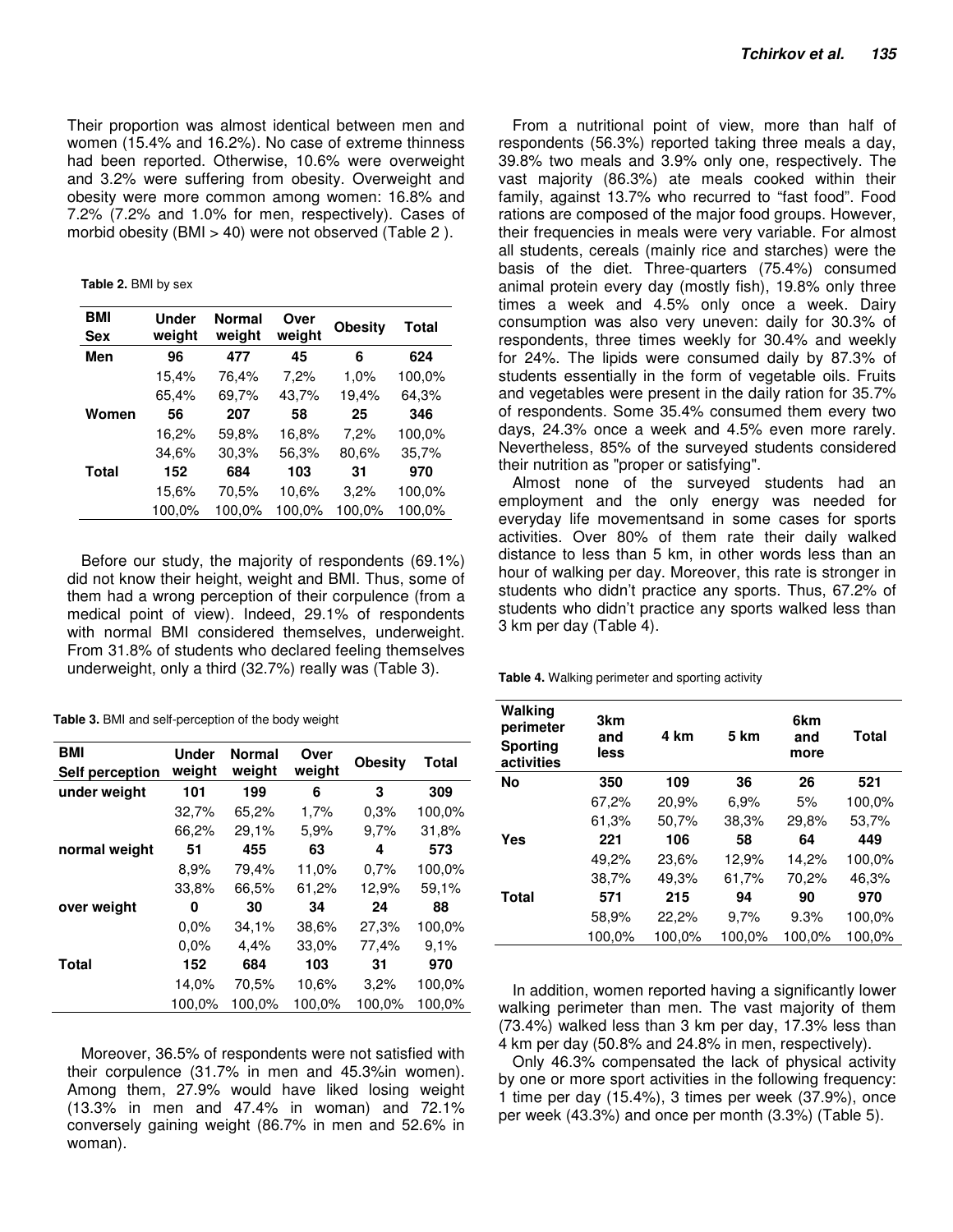| <b>Walking perimeter</b><br>Sport frequency | 3 km and<br>less | 4 km   | 5 km   | 6 km and<br>more | Total  |
|---------------------------------------------|------------------|--------|--------|------------------|--------|
| 1 time per day                              | 28               | 13     | 12     | 16               | 69     |
|                                             | 40.6%            | 18,8%  | 17,4%  | 23,2%            | 100,0% |
|                                             | 12,7%            | 12,3%  | 21,1%  | 23,7%            | 15,4%  |
| 3 times per week                            | 77               | 51     | 18     | 24               | 170    |
|                                             | 45,3%            | 30,0%  | 10.6%  | 14,1%            | 100,0% |
|                                             | 34,8%            | 48,1%  | 31,6%  | 39,0%            | 37,9%  |
| 1 time per week                             | 106              | 40     | 26     | 22               | 194    |
|                                             | 54,6%            | 20,6%  | 13,4%  | 11,3%            | 100,0% |
|                                             | 48,0%            | 37,7%  | 45,6%  | 33,9%            | 43,3%  |
| 1 time per month                            | 10               | 2      | 1      | $\mathbf{2}$     | 15     |
|                                             | 66,7%            | 13,3%  | 6,7%   | 13,3%            | 100,0% |
|                                             | 4,5%             | 1,9%   | 1,8%   | 3,4%             | 3.3%   |
| Total                                       | 221              | 106    | 57     | 569              | 448    |
|                                             | 49,3%            | 23,7%  | 12,7%  | 14,3%            | 100,0% |
|                                             | 100.0%           | 100,0% | 100,0% | 100.0%           | 100.0% |

**Table 5.** Walking perimeter and sport frequency

It means that in addition to the 459 students who walked less than 5 km per day and who did not practice any sports, we must add 158 students who also walked less than 5 km per day and practice sports one time per week or less. In other words, 63.6% of all surveyed students led a sedentary lifestyle.

For students who did not practice any sports (53.7% of the sample), the forbearance reasons were numerous and varied: lack of time (67.5%), uselessness (25.1%) and medical problems (7.1%). Especially, men evoked the lack of time (80.1%), while women considered sports more often useless (35.2%). Medical reasons or contraindications were mentioned with the same frequency in both sexes. The proportion of "non-athletes" largely predominated among women (83.5% against 37.2% for men).

Regarding sports, football dominated all categories with 59.6%. It was essentially matches played on open spaces without any supervision. Running, fitness and team sports (basketball and volleyball) were practiced by 18.5%, 10.3% and 7.1%, respectively. Other sports were very rare and the practice rate was insignificant (4.5%).

## **CONCLUSION**

In this study, we collected data on the main risk factors of noncommunicable diseases in young Guinean urban adults represented by medical students at the University of Conakry. Because of its size  $(n = 970)$  and diversity (age, sex, study level, place of birth), this sample is particularly representative of all medical students and in a certain way ofall students of the University of Conakry. The results brought us a lot of new information on their living conditions, health status, BMI, diet, walking perimeter and sports practice. Nevertheless, some of our data are rather approximate and give an overview rather than specific facts. The use of a pedometer or a GPS could, for example, allow estimating much more precisely the walking perimeter. The more individualized data in term of duration and intensity of the effort could give more precision on the parameters of sporting activities. The more detailed study of the food rations could better target the dietary deficiency if it really exists. Finally, qualitative data, particularly interviews, could shed more light on the influence of the cultural and social context on the behaviour of this population. At the same time, some of these research methods cannot be applied to a sample as large as ours.

Despite these few limits, the results of our study show that the main risk factor of noncommunicable diseasesin this population is a lack of physical activity. Indeed, 63.6% of all surveyed students led a sedentary lifestyle and a quarter of them manifested a lack of interest toward physical activity. With a sport rate less than 3 times per week or walked distances below 5 km per day, the level of energy expenditure of the majority of respondents appears to be under the physiological norms. According to the different epidemiological studies, in order to stay healthy, the minimum physical activity for an adult should be situated around thirty minutes of brisk walking per day or a minimum effort of 10,000 daily steps (6 to 7 km). Below this threshold, the subject risks developing a noncommunicable disease such as Type 2 diabetes (World Health Organization, 2004). A large number of studies have shown that lower physical activity is pandemic especially among younger adults and one of leading cause of mortality in the world (Bauman et al., 2009; Kohl et al., 2012). Our study on Guinean students confirms this concern.

Other risk factors are also present in this population, but their involvement appears to be less or non-existent.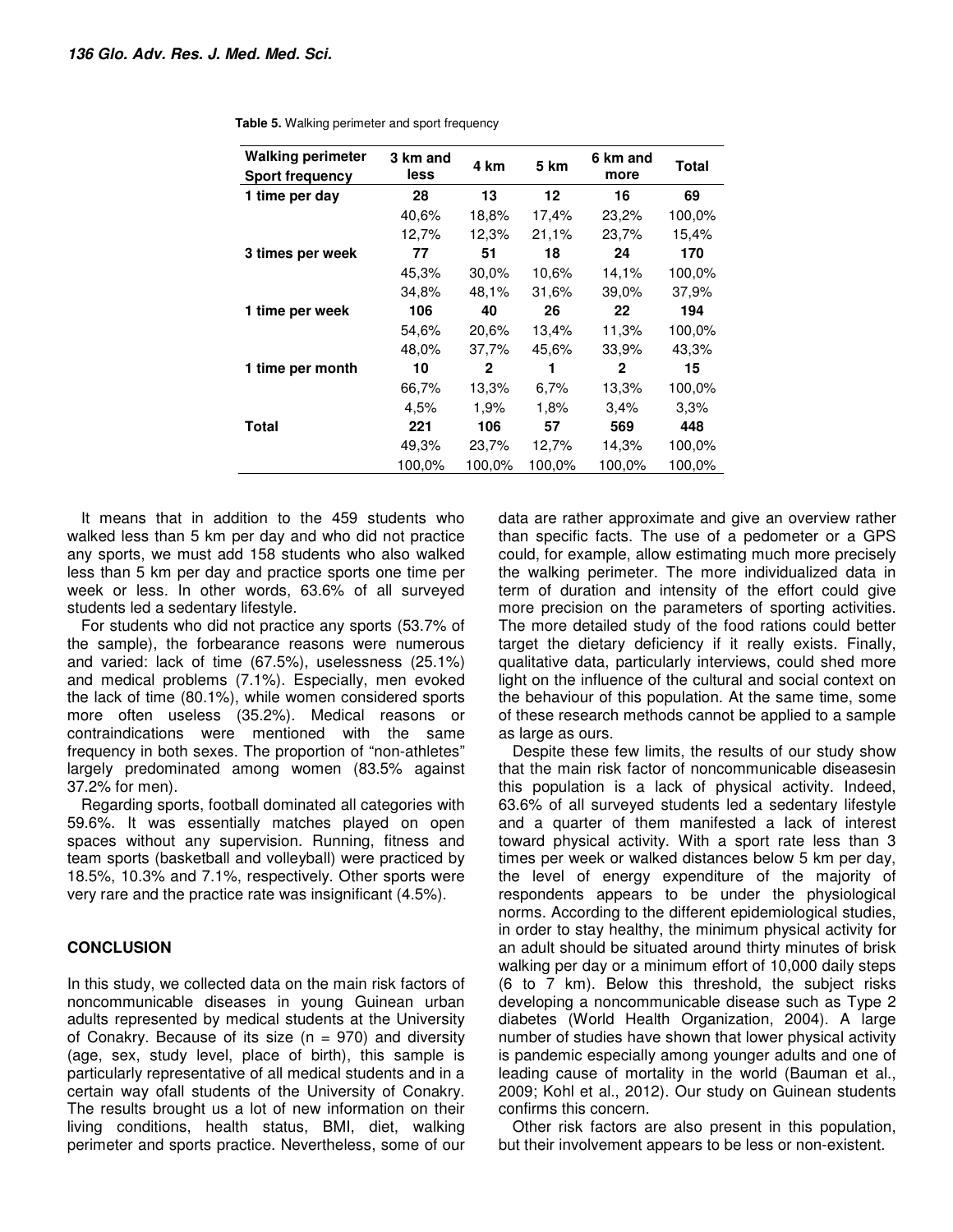Thus, from a nutritional standpoint, the consumption of dairy products, fruits and vegetables is well below international recommendations. For example, the "French National Nutrition and Health Program" recommends daily consumption of at least five different fruits and vegetables, and three dairy products. In our study, almost all of the respondents consume dairy products, vegetables and fruits only once to three times a week, and rice and starches are the basis of their diet. This scenario reflects an imbalance between "fast" sugars and fiber that may lead to some noncommunicable diseases such as Type 2 diabetes (Ministry of Health, French National Nutrition and Health Program 2011-2015).

Overweight as an additional risk factor can be attributed to physical inactivity and unbalanced diet. Thus, 10.6% of surveyed students were overweight and 3.2% were suffering from obesity. Overweight and obesity were much higher among women: 16.8% and 7.2% (7.2% and 1.0% for men, respectively). In addition, our results regarding women are comparable with the study on the prevalence of overweight/obesity among university students from 22 low- and middle-income countries (Peltzer et al., 2014). Moreover, the representations of an "ideal body"according to the surveyed students tend towards more corpulent bodies. On the one hand it probably results from an under valuation of the real weight compared to BMI. Thus, 34.1% with a normal BMI considered themselves underweight, and the majority (72.1%) wishing gaining weight (86.7% in men and 52.6% in woman). On the other hand, traditions and local culture consider overweight to be a sign of health and wealth (Correia et al., 2014).

There are no sufficient data on tobacco and alcohol use and its consequences in many developing countries including Guinea. In our sample, the consumption of tobacco and alcohol was very low among men and practically absent by women. For comparison, the studies conducted among high school students in certain African countries reported that in different establishments, consumption of alcohol varied from 9% to 55% in Ethiopia, 15% in Kenya and 40 % in South Africa (Yismaw and Kebede, 2015; Kuria, 1996; Odek-Ogunde and Pande-Leak, 1999). Thereby, comparatively to other developing countries, tobacco and alcohol risk is rather low in our student population. It can be explained by the characteristics of the sample: young adults mostly from wealthy families and representing intellectual elite of Guinean youth (reflecting in the same time the elitist character of the medical higher education in Guinea). Otherwise, the consumption of these two products is prohibited by Islam, the main religion of the country with more than 80% of practitioners. Among other information revealed by our study we can note that 4.2% of respondents reported suffering from asthma. This rate is much lower than one reported by WHO in Western countries and especially in North America, but it seems to

be in line with data available in West Africa (Scrivener and Britton, 2014). We did not found any data on Guinea. Among other health problems, 1.7% evoked visual disturbances and 3.4% suffered from the sequelae of poliomyelitis which are at the origin of their motor disability. This phenomenon largely results from an incomplete vaccination against this disease in the previous decades (Tchirkov et al., 2012).

In conclusion of this study, we can put forward the need of the development and supervision of physical and sports practices in students and particularly in future Guinean doctors. As mentioned in the introduction, the sedentary lifestyle has become a real risk factor for chronic diseases and is ravaging the developed Western countries. This phenomenon is globalizing and is increasingly affecting developing countries. Added to this, a food imbalance and the increase of other risk factors constitute for Africa and Guinea in particular, a real time bomb that will inevitably affect future generations. Physical education through regular sporting activities and healthy diet are the only way to delay or even overcome this danger. Thus, considerable investment in sports, like university sport in Europe or in North America (within the framework of the International University Sports Federation, for example), must be a real challenge for Guinean leaders.

This research, which concerned the field of sports medicine, epidemiology and sports sciences, shows that the sedentary lifestyle and the physical inactivity now affect low-income countries such as Guinea. Despite the presence of some high-level athletes and recognized footballers, mass sports, physical education and associative sporting activities remain at a very low level. In addition, the role of sporting activities as a means of maintaining good health, physical and functional rehabilitation, and treatment of certain chronical diseases such diabetes, hypertension and obesity, are absolutely under estimated and not studied at the Faculty of Medicine of Conakry. Thus, education through sport and democratization of sports practices should therefore constitute a basic foundation of health promotion and prevention. Finally, without really making any new fundamental advances in the field of sports medicine, our study shows the importance of its development in Guinea.

#### **REFERENCES**

- Baingana FK, Bos ER (2006). In: Jamison DT, Feachem RG, Makgoba MW. Changing patterns of disease and mortality in Sub-Saharan Africa: an overview.Disease and Mortality in Sub-Saharan Africa. World Bank; Washington DC:
- Baldé NM, Diallo I, Baldé MD (2007). Diabetes and impaired fasting glucose in rural and urban populations in Futa Jallon (Guinea): prevalence and associated risk factors. Diabet. Metab. 33: 114-20.
- Bauman A, Bull F, Chey T, Craig CL, Ainsworth BE, Sallis JF (2009). The international prevalence study on physical activity: Results from 20 countries. Int. J. Behav. Nutr. Phys. Act. 6:21.